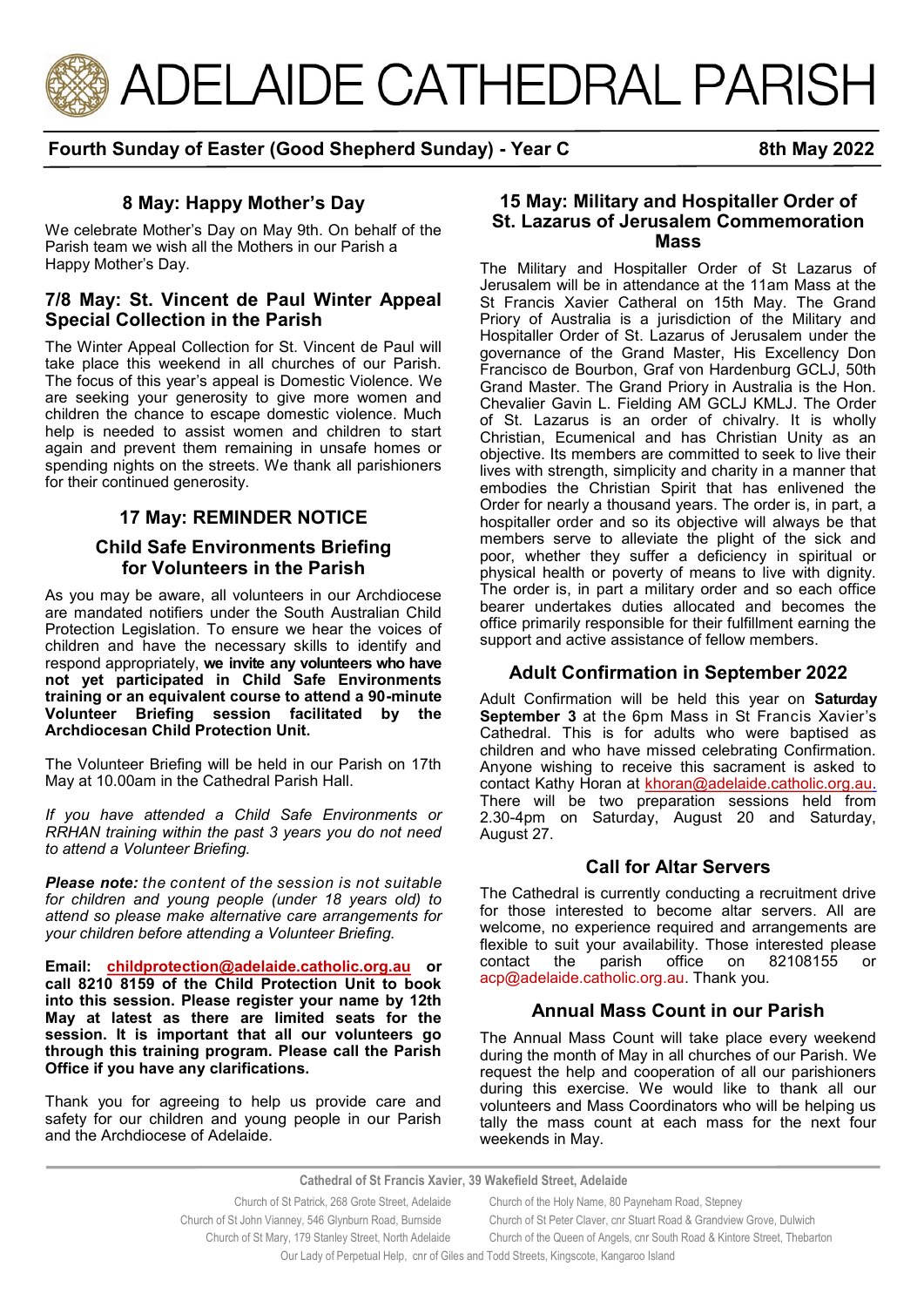# **ADELAIDE CATHEDRAL PARISH**

**Administrator Fr. Anthoni Adimai SdM Assistant Administrator** Fr. Peter Rozitis

**Archbishop of Adelaide Archbishop Patrick O'Regan Latin Mass Chaplain** Fr. Michael McCaffrey, FSSP

**Parish Office** (across the lawn from the Cathedral) Mon to Fri: 9.30am–4.30pm • 8210 8155 39 Wakefield St (corner of Wakefield and King William St) Adelaide SA 5000.

Mailing: GPO BOX 1364, Adelaide SA 5001. acp@adelaide.catholic.org.au • www.adelcathparish.org

Parish newsletter: www.adelcathparish.org/news-events/ weekly-newsletters.

| <b>Aboriginal Catholic Ministry</b> |           |
|-------------------------------------|-----------|
| <b>Otherway Centre</b>              | 8362 3185 |
| <b>Cathedral Parish Music</b>       | 82108128  |

**Any emergency requiring a priest**• 0417 080 955 **Pastoral Care:** Visitation and Communion can be arranged for parishioners who are ill. Please call the Office: 8210 8155.

#### **Normal Mass Timings**

REFER TO PARISH WEBSITE FOR HOLY WEEK SCHEDULE

#### *St. Francis Xavier Cathedral, Adelaide*

| <b>Sunday Masses</b>                   | Sat:6pm(Vigil)<br><b>Sun: 7am. 9am. 11am.</b><br>2.30pm (African), 6pm      |  |
|----------------------------------------|-----------------------------------------------------------------------------|--|
| <b>Weekday Masses</b>                  | <b>Mon - Fri</b> : 8am, 12.10pm & 5.45pm<br><b>Sat: 8am, 11.30am</b>        |  |
| <b>Public Holidays</b>                 | 8am ONLY at the Cathedral.                                                  |  |
| <b>Confessions</b>                     | <b>Mon, Wed, Fri: 11-12 noon, 5-5.30pm</b><br>Sat: 12 noon-1pm, 4.30-5.30pm |  |
| <b>Holy Hour</b>                       | <b>Tues: 6.30pm, Fri: 11am</b>                                              |  |
| <b>St Mary's, Lower North Adelaide</b> |                                                                             |  |

**Tues and Fri**: 8am **Sun**: 9.30am

*Queen of Angels, Thebarton*

**Wed:** 8.30am **Sat: Confessions:** 5.45pm | **Vigil**: 6pm **Sun**: 9.30am

*St John Vianney, Burnside* **Tues and Thu**: **Mass**: 9am | **Confessions**: 9.30am **Sun**: 9am

*St Peter Claver, Dulwich* **Wed**: 9am, **Fri**: 11am **Confessions:** 11.30am **Sat: Confessions:** 5.30pm | **Vigil:** 6pm **Sun**: 11am

*Holy Name, Stepney* **Sun:** 11am

*St. Patrick, Grote Street, Adelaide* **Sun:** 10.30am (Croatian) 4.00pm (Portuguese) ONLY 1st and 3rd Sunday

*Our Lady of Perpetual Help, Kangaroo Island* Sun: **Confessions:** 9:00 am | **Mass**: 9.30 am

**Please contact the Parish Office for Baptism & Wedding bookings.**

# **WORSHIP:**

**Entrance Antiphon:** The merciful love of the Lord fills the earth; by the word of the Lord the heavens were made, Alleluia.

**First Reading:** Acts 13:14, 43-52.

**Responsorial Psalm:** We are his people, the sheep of his flock.

**Second Reading**: Revelation 7:9, 14-17.

**Gospel Acclamation:** Alleluia, alleluia! I am the good shepherd, says the Lord; I know my sheep, and mine know me. Alleluia!

**Gospel:** John 10:27-30.

**Universal Prayer Response**: Christ, graciously hear us.

**Communion Antiphon:** The Good Shepherd has risen, who laid down his life for his sheep and willingly died for his flock, Alleluia.

#### **\*\*\*\*\*\*\*\*\*\*\*\*\*\*\*\*\*\*\*\*\*\*\***

**Next week:** 4th Sunday of Easter. **First Reading:** Acts 14:21-27. **Second Reading:** Revelation 21:1-5. **Gospel:** John 13: 31-35.

**\*\*\*\*\*\*\*\*\*\*\*\*\*\*\*\*\*\*\*\*\*\*\***

# **Liturgies & Activities (9th-15th May)**

- **Mon** St. Louise de Marillac
- **Tue** St. John of Avila
- **Thu** St. Nereus and St. Achilleus
- **Fri** Our Lady of Fatima
- **Sat** St. Matthias
- **Sun** Fifth Sunday of Easter

# **Prayer Requests**

*Recently Deceased:* Ada Ielasi, James Haan & Stanley Keith Hayles.

*Deceased Anniversaries:* 

**Cathedral:** Virginia & Ireneo Garcia, Dumon family,

**Queen of Angels:** Angela Munari, Anna Marafioti, Ielasi family (Antonio, Rosario & Catterina) and Saverio & Anna Sergi.

**Holy Name:** Giovanna Iadanza and deceased members of the Iadanza & DeSciscio families.

#### **St. Marys:**

**St. John Vianney/St. Peter Claver:** Giorgio Marcuzzi, Ram Gopal, Deacon John, Margaret O'Keefe, Alay Hey, Furno family, Garner family, Ruth Jittu & family, Leeson family, Pearce family, Kriewaldt family, Ralph & Frankie Sobels.

# **Prayers Requests for the Sick**

Bruce Palmer, Ester Mendoza, Jacob Dylan, Anton Sylvester, Antonio Romeo, Charles Dias, Lydia, Emily Swan, Angelina Musico, Lydia D'souza, Teresita Agravante, Amy Lopez, Anna Fiocco, Julie Nelson, Elijah Oleta, Paul Nowak, Stefano Scambiatterra, Agnes Sobida Liat, Bebut & Stella Alquizola. Msgr Robert Egar and Richard Murphy.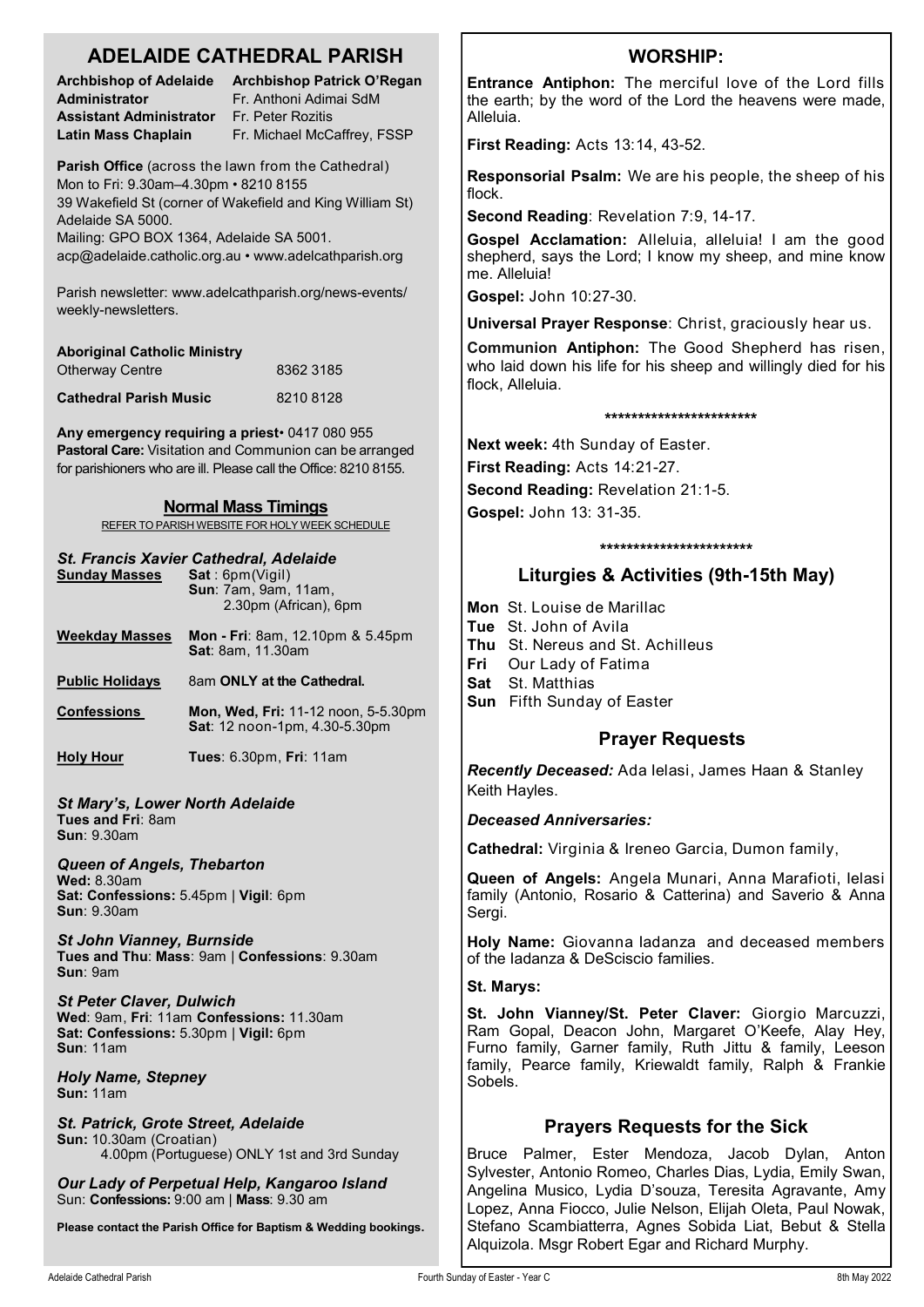# **14 May: Three Aspects of Divine Human Encounter**

The World Community for Christian Meditation South Australia invites you to 'A Silent Retreat Day, *Three aspects of divine-human encounter' on* Saturday, May 14 at St Ignatius Hall, Queen St. Norwood. The day will be led by Fr Michael Trainor and Josie Cirocco. Cost \$25. BYO lunch and also a mug or cup. For further information, go to tinyurl.com/3k4mze95.

## **15 May: Lefevre Catholic Parish Semaphore Humiliation & Growth With St Francis De Sales**

You are invited to attend the 'Humiliation and Growth with St Francis De Sales – Adult Formation Session' on Sunday 15 May, 2022 from 4pm – 5pm at the Parish meeting rooms next to Sacred Heart Church, 253 Military Road, Semaphore. Enquiries to Fr Roderick O'Brien on 84496378. A certificate of attendance is available for professional development. Please register with Fr. O'Brien before the event, or on the day.

# **16 – 24 May: Laudato Si' Week Australia**

"A celebration of Pope Francis' encyclical Laudato Si' and a call to action for Catholics around the world." Bishop Vincent Long Van Nguyen OFM Conv of Parramatta, Chair of the Bishops Commission for Social Justice, Mission and Service, has provided a message for Laudato Si' Week 2022. Check https://bit.ly/3vQ92EO for the message and resources.

## **19 May: Joan Chittister Seminar**

#### **"Beware when the Great God Lets Loose a Thinker on the Planet" - Sr Joan Chittister OSB.**

Renowned speaker on justice, peace, equality, women and contemporary spirituality, Sr Joan Chittister will be speaking at Adelaide Town Hall, at 7pm Thursday, 19th May 2022. Tickets \$25 at Ticketek.com.au or visit the agency at Entertainment Centre, Hindmarsh or Rundle Mall. More information on: [www.joanchittister.org](Joan%20Chittister%20Seminar)

# **22 May: Marian Procession 2022**

The 2022 Marian Procession will be held on **Sunday, 22nd May** at the Adelaide Showgrounds. This year, in support of the Ukrainian community, the image that will lead our procession is *Vyshhorodska - Mother of God*. The Procession will commence at 2pm and all are invited to attend with their parish or community. Group assembly will begin from 1:30pm. The procession will take place in the Main Arena, however, if the weather is inclement, it will be moved to the Wayville Pavilion. Carparking will be available onsite.

## **22nd May: Manresa Circle of Friends (117) Music Concert**

Manresa Circle of Friends (117) invites you to a Sunday concert at 2.30pm on 22nd May in support of Refugees and Asylum Seekers at St Ignatius College Chapel, 2 Manresa Court, Athelstone. Suggested donation \$25 at the door (children free). Bookings appreciated but not required. Please contact Gloria on M: 0422 212 344 or E: [gsanderson@internode.on.net.](mailto:gsanderson@internode.on.net) 

## **9 May: New Online Public Lecture ACU Centre of Liturgy**

On 9 May 2022 (10-11:30am AEST) the ACU Centre for Liturgy will host the Very Rev. Peter Williams, AM who will give an online public lecture (via Zoom) entitled "*Ars Celebrandi***: It's everyone's responsibility**". This lecture will explore the *Ars Celebrandi* through the lens of social scientific methodology to investigate the point of view of the liturgical "user" rather than the liturgical "provider" to advance a fresh approach to liturgical catechesis that equips everyone to celebrate the liturgy well. Registration to attend can be done by following: https://bit.ly/3rVwGOQ

# **18 May Federal Election: ACBC Statement**

Read the Australian Catholic Bishops' Conference 2022 election statement *[Towards a Better Kind of Politics](https://adelaide.catholic.org.au/__files/f/123242/6.Towards%20a%20Better%20Kind%20of%20Politics%20FINAL.pdf)* to help you reflect on the good you can do for the community by using your vote for the common good of all. The statement includes a Prayer for the Election and the principles of Catholic Social Teaching.



Download a copy from [www.catholic.org.au](http://www.catholic.org.au)

# **22 May : Beatification of Pauline Jaricot**

The beatification of Pauline Jaricot, founder of the Propagation of the Faith Society, will take place on 22 May 2022. It is 400 years since the establishment of the Congregation for the Evangelisation of Peoples, 200 years since the founding of the Propagation of the Faith Society, and 100 years since the work of Catholic Mission was granted Pontifical status. Pauline Jaricot created a movement that made enormous change in the world. This was done simply, by asking people to give a penny when they gathered in their small groups (a penny in the early 1800s is probably equivalent to the cost of a cappuccino today). Donations were sent to foreign places to serve the poor of her time. This year's Propagation of the Faith appeal will be held on Sunday 22nd May in all churches of our Parish.

### **Walking In the Spirit : National Prayer Pilgrimage for the Plenary Council**

People across the country are invited to participate in a national prayer pilgrimage as the Catholic Church in Australia prepares for the Second Assembly of the Fifth Plenary Council of Australia in Sydney from July 3-9. We pray for the Holy Spirit's guidance and grace for the members who will gather and also for ourselves and the Church, that we may have the courage to follow where God is leading us. Please visit: [www.plenarycouncil.catholic.org.au/walkinginthespirit](http://www.plenarycouncil.catholic.org.au/walkinginthespirit)

# **The Southern Cross: May Edition**

The May issue of The Southern Cross, which includes Federal election coverage and other local news, will be available in all our churches this weekend. Please take home your copy for \$2 from the church foyer.